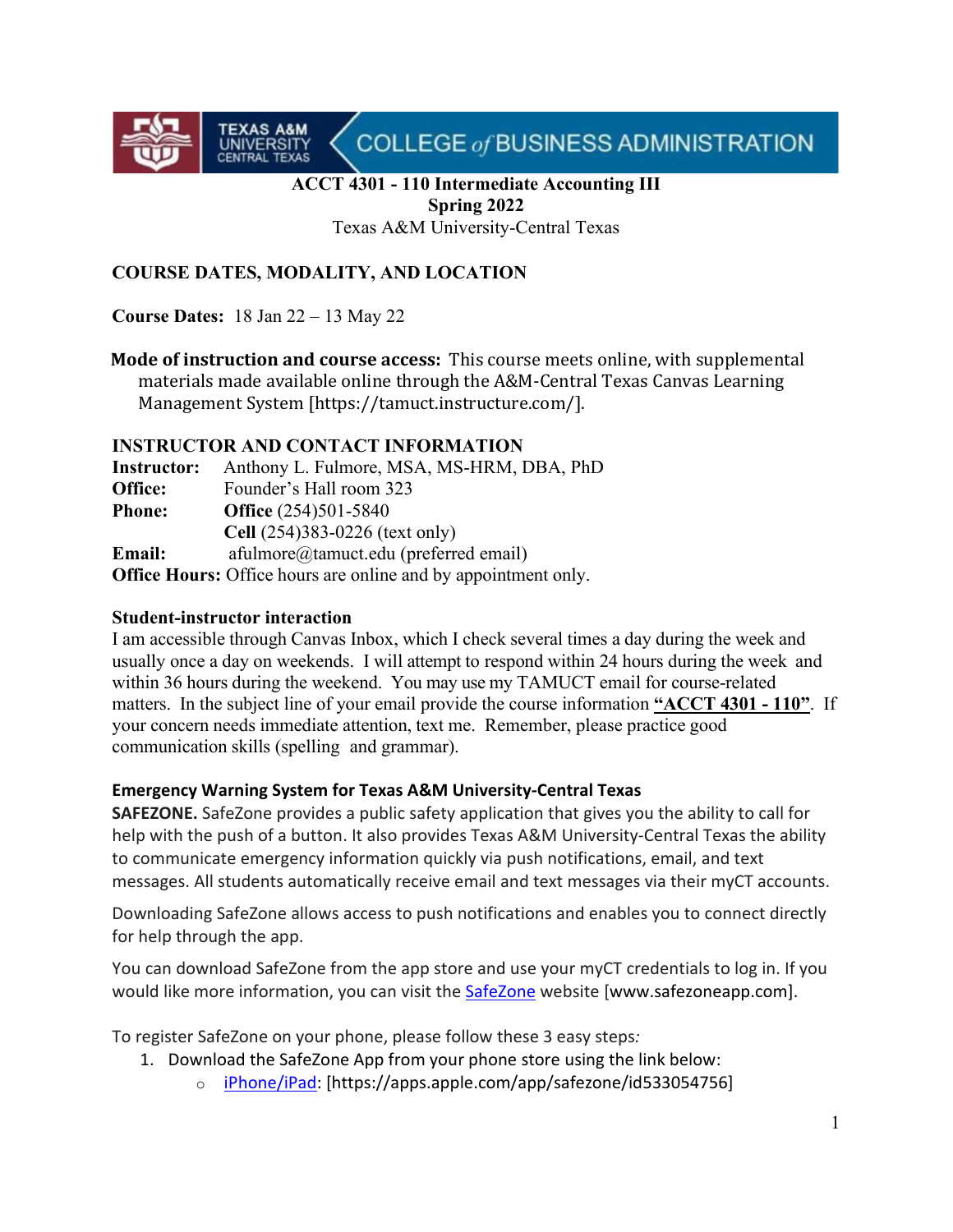# o [Android Phone / Tablet](https://play.google.com/store/apps/details?id=com.criticalarc.safezoneapp)

[https://play.google.com/store/apps/details?id=com.criticalarc.safezoneapp]

- 2. Launch the app and enter your myCT email address (e.g. {name}@tamuct.edu)
- 3. Complete your profile and accept the terms of service

# **COURSE INFORMATION**

# **Course Overview and description:**

This course is a part and a continuation of the Intermediate Accounting sequence. It extends and builds directly on what students have learned in ACCT 3303 and 3304. Topics that may be covered in the course include: accounting for pensions and other post-retirement benefits; accounting for income taxes as such taxes affect a corporation's financial reporting; changes in accounting principles and correction of errors; preparation of the statement of cash flows. The course demonstrates interrelationships among topics that students have previously studied in isolation from each other.

# **Course Objective:**

Your achievement level for each objective will be measured by your success in completing the assignments and exams. The successful student, upon completion of this course, will be expected to have achieved the following as a result of this course:

- A) Knowledge Outcomes
	- 1. The general revenue recognition criterion and exceptions to that general rule
	- 2. The impact of timing differences between GAAP and income tax regulations
	- 3. Situations that give rise to deferred tax assets and deferred tax liabilities
	- 4. Practical difficulties in accounting for pensions and other post-retirement benefits
	- 5. The general rule for accounting for changes in estimates and rationale for the rule
	- 6. The methods of accounting for changes in accounting principle and what constitutes a change in accounting principle
	- 7. The general requirement for correction of accounting errors
	- 8. The categories of cash flows reported on the statement of cash flows and the types of events that make up each category
	- 9. Discuss the primary differences between U.S. GAAP and IFRS with respect to revenue recognition, accounting for income taxes, postretirement benefit plans, accounting changes and error corrections, and statement of cash flows

# **Required Reading and Textbook(s)**

1. Intermediate Accounting*.* McGraw Hill (ISBN: 9781260696325). With Connect



2. Publication Manual of the American Psychological Association, 6th Edition American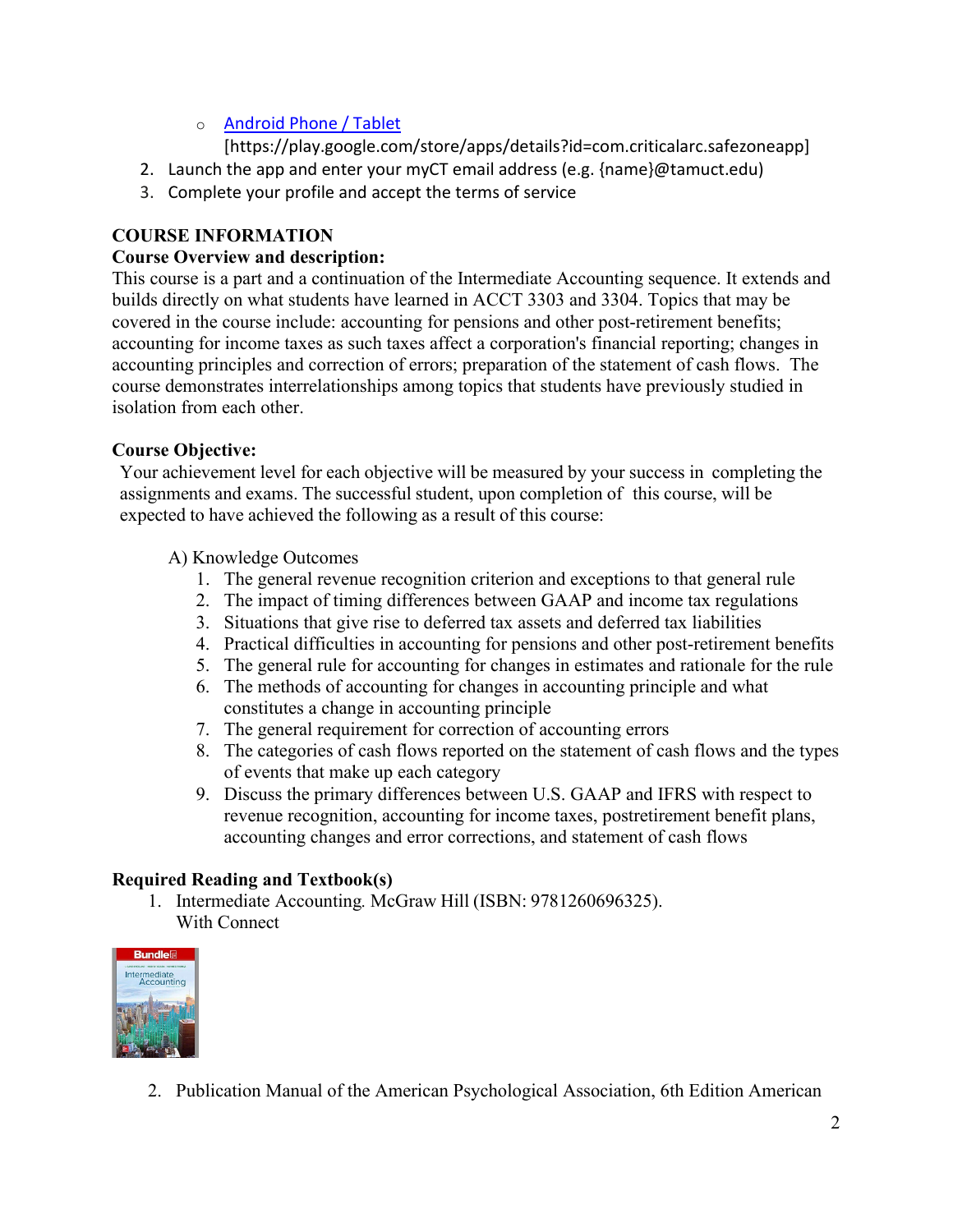#### Psychological Association Softcover, ISBN-13 978-1433805615



# **COURSE REQUIREMENTS**

There will be a variety of graded and non-graded activities throughout the semester. Each activity will assess your command of the material as well as your understanding of the course goals and concepts. Activities are assigned and completed during the class period unless otherwise noted and cannot be turned in late or if classes are missed.

**Chapter Homework:** Chapter homework will be conducted in Connect. The homework problems will consist of problems from the chapter.

**Chapter Quizzes:** Chapter quizzes will be conducted in Connect. The quizzes will consist of true/false questions, matching questions, and multiple-choice questions.

**Chapter Cases:** Chapter cases will be assigned for each chapter. Chapter cases are group assignments that consist of real-world scenarios from both U.S. GAAP and IFRS. Each group will present their findings with a class presentation.

**Final Exam:** There will be one comprehensive exam. The exam will cover topics identified, cases, class discussions, and other materials.

**Research Project or VITA (12 hours):** Each student will individually research a company and analyze the Items for Analysis listed below.

# *Items for Analysis*

- 1. Review your company's current and long-term liabilities section of the most recently published balance sheet. Explain the details of the current and long-term debt based on the disclosures found in the financial statements. Do *not* complete a ratio analysis. Instead, focus on the details in the notes and determine how well the company presented the information to an informed reader. What did the company provide about its debts in the notes, and why is that information important? How does each company comply with the rules as provided in the FASB Codification?
- 2. Review your company's stockholders' equity section of the balance sheet. Explain the details of the stock transactions, including treasury stock (if applicable), based on the disclosures found in the financial statements. Do *not* complete a ratio analysis. Instead, focus on the details in the notes and determine how well the company presented the information to an informed reader. What did the company provide about its equity in the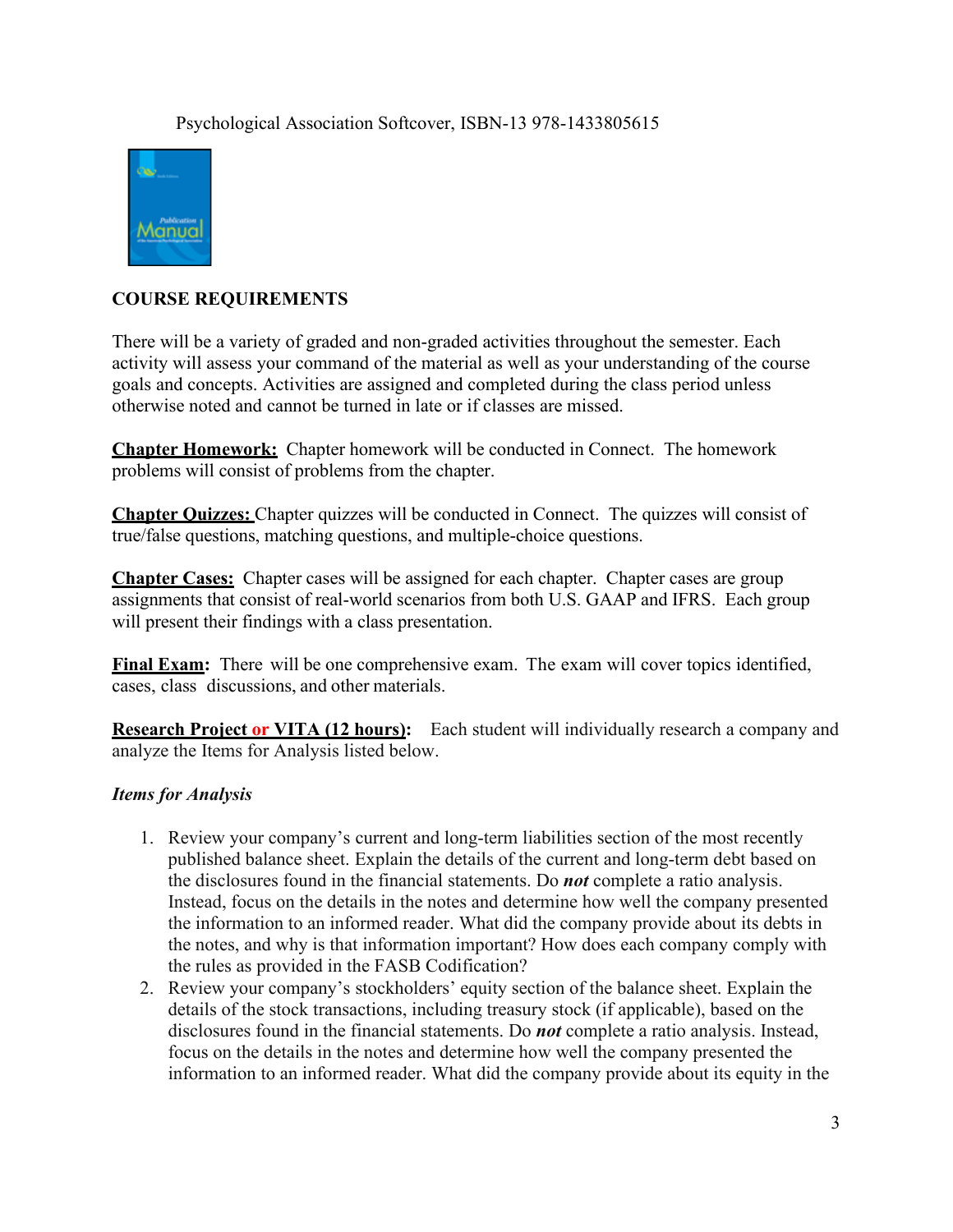notes and why is that information important? How does each company comply with the rules as provided in the FASB Codification?

- 3. Review your company's investments on the balance sheet. Explain the details of the investments based on the amounts and disclosures found in the financial statements. What information does the investment section, along with applicable notes to the financial statements, provide to the user? How does each company comply with the rules as provided in the FASB Codification?
- 4. Review your company's revenue recognition note in the notes to the financial statements. Explain the details of the revenue recognition policies and procedures based on the disclosures found in the financial statements. How does this information help the user of the financial statements understand when and why revenue is recognized? How does each company comply with the rules as provided in the FASB Codification?
- 5. Review your company's liabilities to determine if it offers a pension plan or the notes to determine if provides postretirement benefits for its employees. Discuss the type of retirement plan the company provides and the overall impact of the plan on the financial statements. Would you want to work for that company based on the retirement plan it offers? How does each company comply with the rules as provided in the FASB Codification?
- 6. Determine if your company has assets under capital lease on its balance sheet. Explain the details of the leasing transactions, capital or operating, based on the amounts and disclosures found in the financial statements and the notes to the financial statements. How do the capital or operating leasing arrangements impact the overall profitability and debt position of your company? Do *not* complete a ratio analysis. Instead, focus on the details in the notes and determine how well the company presented the information to an informed reader. What did the company provide about its leases in the notes and why is that information important? How does each company comply with the rules as provided in the FASB Codification?
- 7. Examine the statement of cash flows for your company. Where is the company generating revenue? What investments did it makeover the past fiscal year? Did the company have financing activities? How would you describe the overall cash position of your company? Again, use the notes to the financial statements (not ratio analysis) to support your findings. How does each company comply with the rules as provided in the FASB Codification?

# *Project Requirements*

Prepare a comparative paper using the companies your team members analyzed. Summarize at least four of the seven Items for Analysis listed above for each individual company. All team members need to analyze the same four items. The paper should flow logically, appear to be written in one voice, and included the following:

- 1. An introductory paragraph about the industry in which your companies compete.
- 2. Body of the paper consisting of a comparative analysis of the four Items for Analysis as they apply to your companies and are "proven" through the FASB Codification.
- 3. A conclusion presenting your opinion of the adequacy of your companies' disclosures and application of the law as described in the FASB Codification, clearly identifying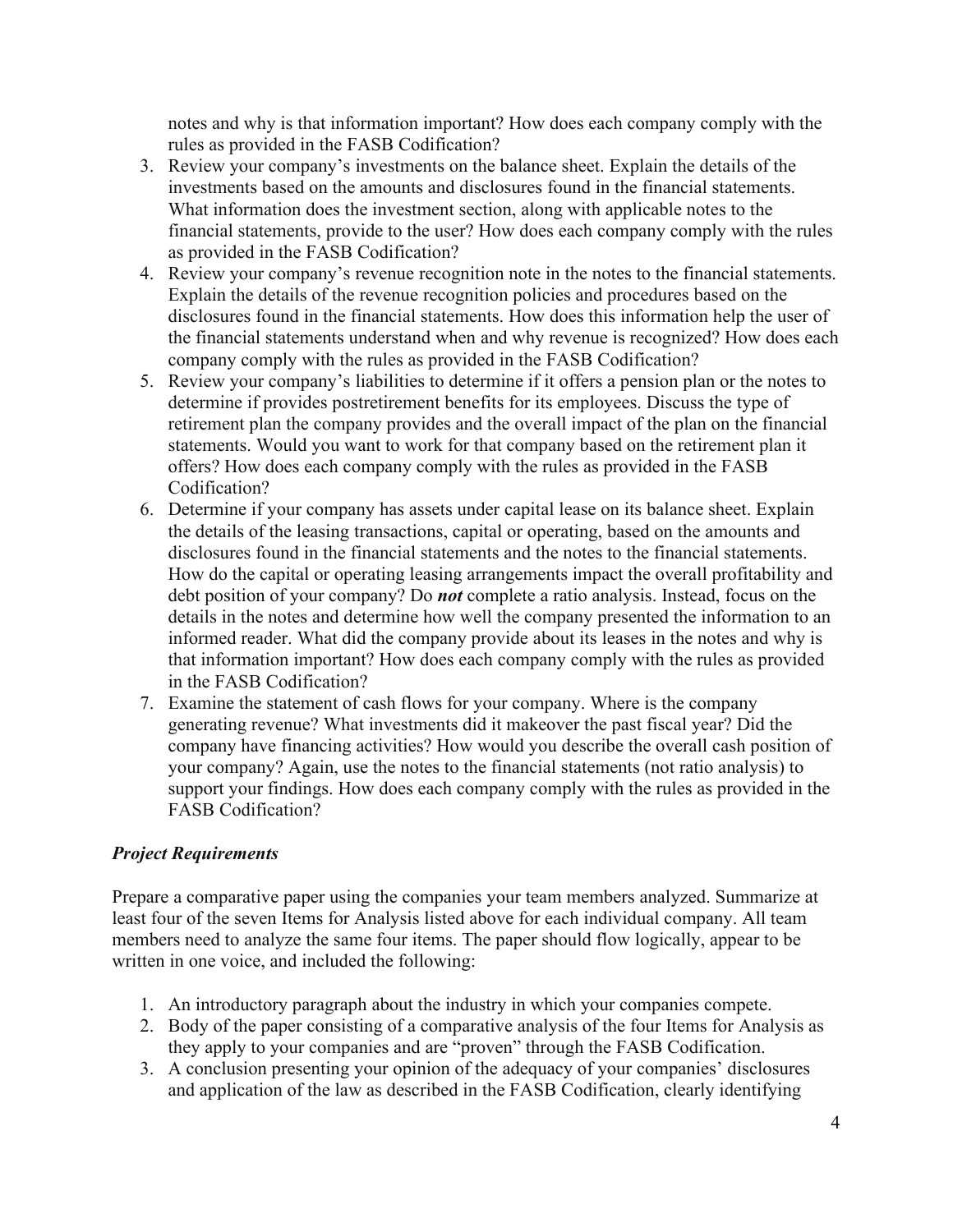which company best discloses the financial data in accordance with the FASB Codification.

# *General Requirements*

Prepare this assignment according to the guidelines found in the APA Style Guide, located in the Student Success Center. An abstract is required.

# **OR**

**The Volunteer Income Tax Assistance (VITA)** program is an Internal Revenue Service (IRS) initiative founded in 1971 to serve low- to moderate-income individuals, persons with disabilities, the elderly, and limited English speakers.

Anyone who has income generated in the U. S. must file an income tax return to be in compliance with U.S. tax laws. Yet many of theseearners, even those with college degrees, throw up their hands in bewilderment when trying to decipher the ever-changing laws with which they must comply.

> "The hardest thing in the world to understand is the income tax." *~ Albert Einstein, physicist*

Einstein said this to his own accountant! As an accounting major, you have proven your aptitude for unraveling something that stumped even Einstein! Thus , our VITA program provides a critical service to the TAMU-CT community through your unique talent. VITA at TAMU-CT saves not only low-income and military members of our community from the daunting and often expensive task of tax return preparation.

VITA provides a meaningful, valuable service to the TAMU-CT community. As a student, you will find this experience to provide immeasurable value to you, as well. One of the essential parts of the learning process is applying one's trade. While preparing tax returns, you will research clients' issues, resolve questions, and navigate challenging tax scenarios. You will gain first-hand experience working with actual clients' real problems. However, the technical learning you will gain is only part of the picture. I guarantee you will not forget the gratitude of your clients, the satisfaction of knowing your unique talents enriched their lives, as well as the pride of representing and serving a community that has contributed so much to your own growth.

Requirements:

- Complete the required IRS Training
	- o Volunteer Standards of Conduct Training certificate
	- o Intake/Interview and Quality Review Exam certificate
	- o Basic Training Exam Certificate
	- o Advance Training Exam Certificate
- Submit certificates in Canvas and email to the designated email address.
- Volunteer **12 hours** (Spring semester starting 25 January 15 April) to the VITA program.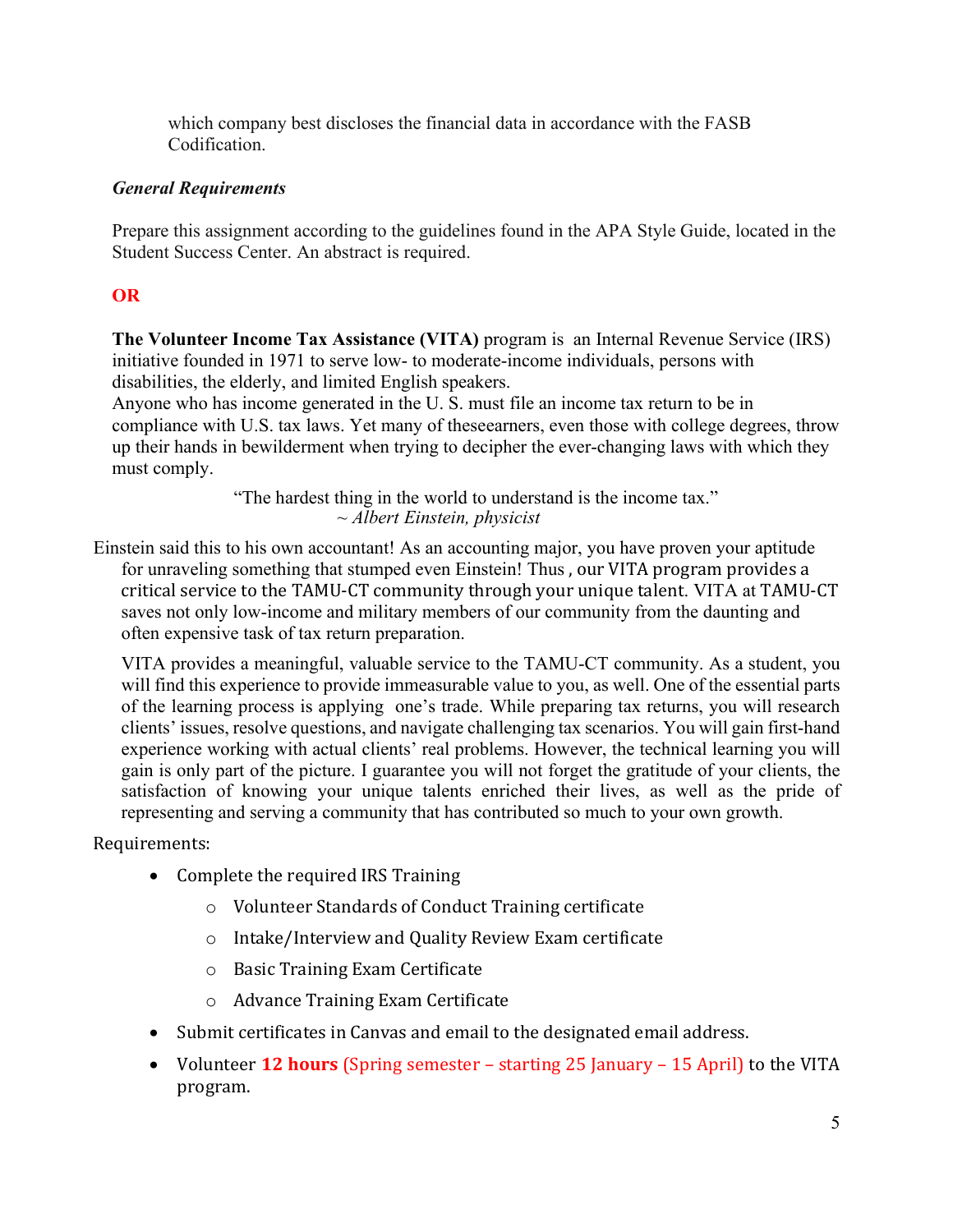# **Grading Criteria Rubric and Conversion**

Students earn their course grades by completing scheduled assignments; no extra credit assignments are given. To satisfactorily pass this course, students must complete each of the graded items listed below. Failure to submit appropriate documents for scoring in each category will result in a failing grade.

| <b>Course Element</b>          |       |                                | <b>Percent of Course Grade</b> |       |  |
|--------------------------------|-------|--------------------------------|--------------------------------|-------|--|
| <b>Chapter Homework</b>        |       |                                |                                | $5\%$ |  |
| <b>Chapter Quizzes</b>         |       |                                |                                | 20%   |  |
| Group - Chapter Cases/Research |       |                                |                                | 15%   |  |
| Paper                          |       |                                |                                |       |  |
| Final Exam                     |       |                                |                                | 60%   |  |
|                                |       |                                | Total                          | 100%  |  |
|                                |       |                                |                                |       |  |
|                                |       |                                |                                |       |  |
| <b>Grade Equivalents:</b>      |       |                                |                                |       |  |
| <b>If Grade is Computed</b>    |       | If Grade is Computed by Letter |                                |       |  |
| <b>Numerically</b>             |       |                                |                                |       |  |
| $90.0 - 100 \%$                | $= A$ | $A =$                          | 95%                            |       |  |
| 80.0 - 89.9%                   | $=$ B | $B =$                          | 85%                            |       |  |
| 70.0 – 79.9%                   | $= C$ | $C =$                          | 75%                            |       |  |
| $60.0 - 69.9\%$                | $= D$ | $D =$                          | 65%                            |       |  |
| $ 0 - 59.9\% $                 | $=$ F | $\mathrm{F} =$                 | $0\%$                          |       |  |

# **Posting of Grades**

Grades will be posted on the Canvas Grade book (turn-around time for grades to be posted is 7 days).

#### **COURSE OUTLINE AND CALENDAR Complete Course Calendar**

| <b>Class</b><br>Date |                                                  |                                                                                                                                                                                         |
|----------------------|--------------------------------------------------|-----------------------------------------------------------------------------------------------------------------------------------------------------------------------------------------|
| $26$ -Jan            |                                                  | LO5-1 State the core revenue recognition principle and the<br>five key steps in applying it.<br>LO5-2 Explain when it is appropriate to recognize revenue at<br>a single point in time. |
| $31 - Jan$           | <b>CHAPTER 6 - REVENUE</b><br><b>RECOGNITION</b> | LO5-3 Explain when it is appropriate to recognize revenue<br>over a period of time.<br>LO5-4 Allocate a contract's transaction price to multiple<br>performance obligations.            |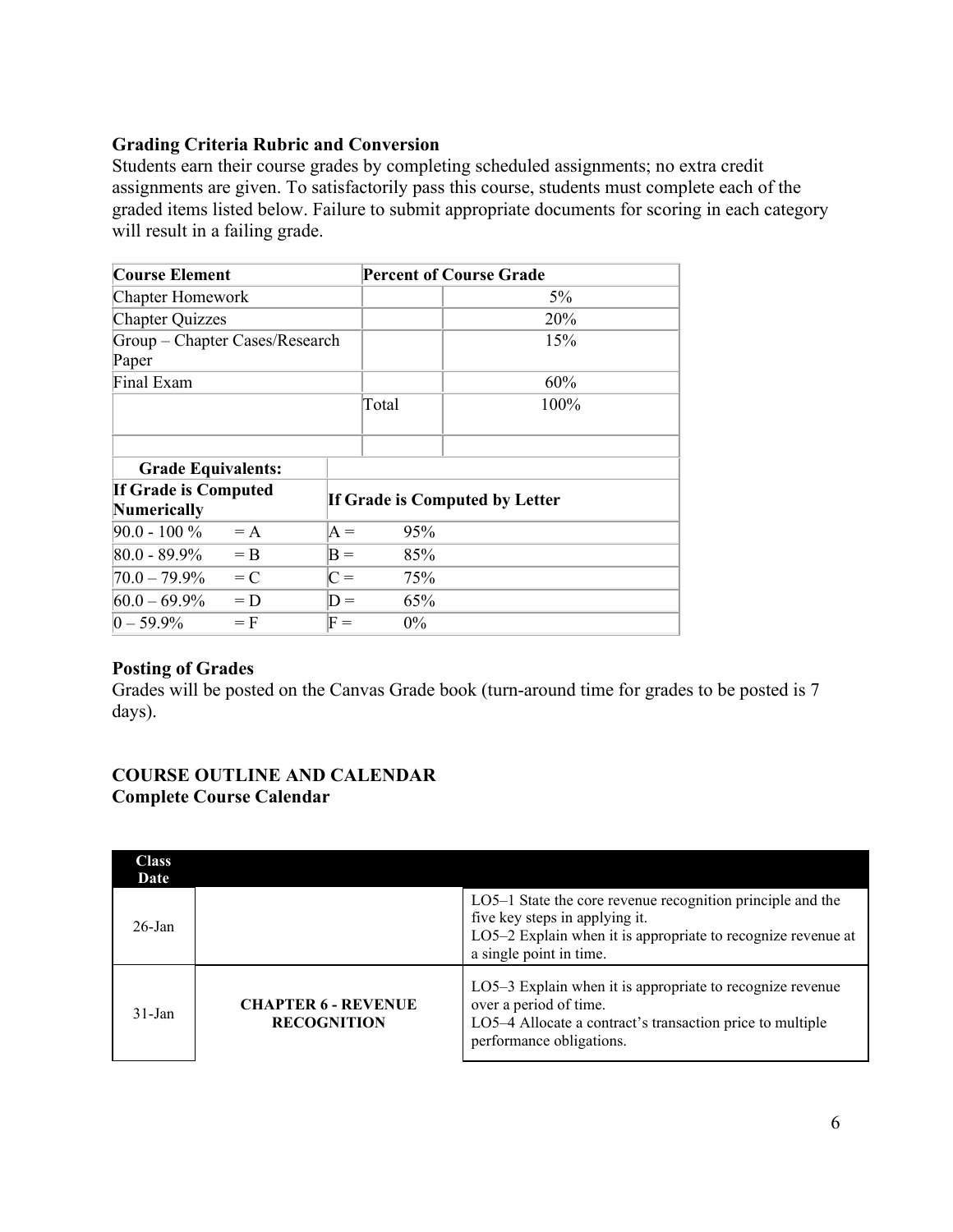| 2-Feb  |                                                                 | LO5-5 Determine whether a contract exists and whether<br>some frequently encountered features of contracts qualify as<br>performance obligations.<br>LO5-6 Understand how variable consideration and other<br>aspects of contracts affect the calculation and allocation of the<br>transaction price.                       |
|--------|-----------------------------------------------------------------|-----------------------------------------------------------------------------------------------------------------------------------------------------------------------------------------------------------------------------------------------------------------------------------------------------------------------------|
| 7-Feb  |                                                                 | LO5-7 Determine the timing of revenue recognition with<br>respect to licenses, franchises, and other common<br>arrangements.<br>LO5-8 Understand the disclosures required for revenue<br>recognition, accounts receivable, contract assets, and contract<br>liabilities.                                                    |
| 9-Feb  |                                                                 | LO5-9 Demonstrate revenue recognition for long-term<br>contracts, both at a point in time when the contract is<br>completed and over a period of time according to the<br>percentage completed.<br>LO5-10 Discuss the primary differences between U.S. GAAP<br>and IFRS with respect to revenue recognition.                |
| 16-Feb |                                                                 | LO16-1 Describe the types of temporary differences that<br>cause deferred tax liabilities and determine the amounts<br>needed to record periodic income taxes.<br>LO16-2 Describe the types of temporary differences that<br>cause deferred tax assets and determine the amounts needed<br>to record periodic income taxes. |
| 23-Feb |                                                                 | LO16-3 Describe when and how a valuation allowance is<br>recorded for deferred tax assets.<br>LO16-4 Explain why permanent differences have no deferred<br>tax consequences.                                                                                                                                                |
| 28-Feb | <b>CHAPTER 16 - ACCOUNTING</b><br><b>FOR INCOME TAXES</b>       | LO16-5 Explain how a change in tax rates affects the<br>measurement of deferred tax amounts.<br>LO16-6 Determine income tax amounts when multiple<br>temporary differences exist.                                                                                                                                           |
| 2-Mar  |                                                                 | LO16-7 Describe when and how a net operating loss<br>carryforward and a net operating loss carryback are<br>recognized in the financial statements.<br>LO16-8 Explain how deferred tax assets and deferred tax<br>liabilities are reported in a classified balance sheet and<br>describe related disclosures.               |
|        |                                                                 | LO16-9 Demonstrate how to account for uncertainty in<br>income tax decisions.<br>LO16-10 Explain intraperiod tax allocation.                                                                                                                                                                                                |
| 7-Mar  | <b>CHAPTER 17 - PENSIONS AND</b><br><b>OTHER POSTRETIREMENT</b> | LO17-1 Explain the fundamental differences between a<br>defined contribution pension plan and a defined benefit<br>pension plan.<br>LO17-2 Distinguish among the vested benefit obligation, the<br>accumulated benefit obligation, and the projected benefit<br>obligation (PBO).                                           |
|        | <b>BENEFITS</b>                                                 | LO17-3 Describe the five events that might change the<br>balance of the PBO.<br>LO17-4 Explain how plan assets accumulate to provide<br>retiree benefits and understand the role of the trustee in<br>administering the fund.                                                                                               |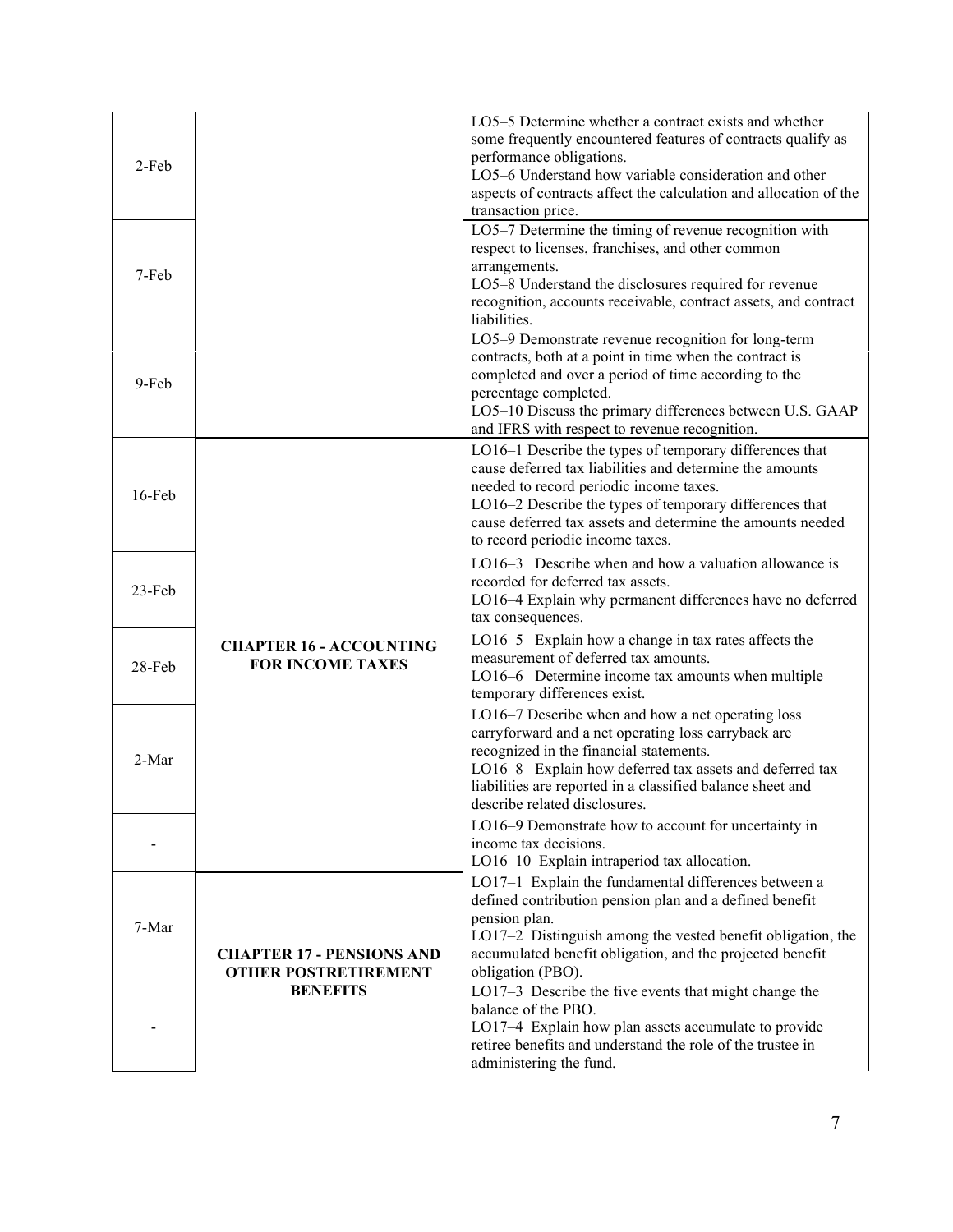| 14-Mar  |                                                                                  | LO17-5 Describe the funded status of pension plans and how<br>that amount is reported.<br>LO17-6 Describe how pension expense is a composite of<br>periodic changes that occur in both the pension obligation and<br>the plan assets.                                                                                                                                                                                                                                                                                                                                                                                               |
|---------|----------------------------------------------------------------------------------|-------------------------------------------------------------------------------------------------------------------------------------------------------------------------------------------------------------------------------------------------------------------------------------------------------------------------------------------------------------------------------------------------------------------------------------------------------------------------------------------------------------------------------------------------------------------------------------------------------------------------------------|
| 19-Mar  |                                                                                  | LO17-7 Record for pension plans the periodic expense and<br>funding as well as new gains and losses and new prior service<br>cost as they occur.<br>LO17-8 Understand the interrelationships among the<br>elements that constitute a defined benefit pension plan.                                                                                                                                                                                                                                                                                                                                                                  |
| 21-Mar  |                                                                                  | LO17-9 Describe the nature of postretirement benefit plans<br>other than pensions and identify the similarities and<br>differences in accounting for those plans and pensions.<br>LO17-10 Explain how the obligation for postretirement<br>benefits is measured and how the obligation changes.<br>LO17-11 Determine the components of postretirement<br>benefit expense.                                                                                                                                                                                                                                                           |
| $2-Apr$ | <b>CHAPTER 20 - ACCOUNTING</b><br><b>CHANGES AND ERROR</b><br><b>CORRECTIONS</b> | LO20-1 Differentiate among the three types of accounting<br>changes and distinguish among the retrospective, modified<br>retrospective, and prospective approaches to accounting for<br>and reporting accounting changes.                                                                                                                                                                                                                                                                                                                                                                                                           |
| $2-Apr$ |                                                                                  | LO20-2 Describe how changes in accounting principle<br>typically are reported.                                                                                                                                                                                                                                                                                                                                                                                                                                                                                                                                                      |
| 7-Apr   |                                                                                  | LO20-3 Explain how and why some changes in accounting<br>principle are reported prospectively.                                                                                                                                                                                                                                                                                                                                                                                                                                                                                                                                      |
| 4-Apr   |                                                                                  | LO20-4 Explain how and why changes in estimates are<br>reported prospectively.<br>LO20-5 Describe the situations that constitute a change in<br>reporting entity.                                                                                                                                                                                                                                                                                                                                                                                                                                                                   |
| 9-Apr   |                                                                                  | LO20-6 Understand and apply the four-step process of<br>correcting and reporting errors, regardless of the type of error<br>or the timing of its discovery.                                                                                                                                                                                                                                                                                                                                                                                                                                                                         |
| 5-May   | <b>CHAPTER 21 - THE STATEMENT</b><br>OF CASH FLOWS REVISITED                     | LO20-1 Explain the usefulness of the statement of cash<br>flows.<br>LO20-2 Define cash equivalents.<br>LO20-3 Determine cash flows from operating activities by<br>the direct method.<br>LO20-4 Determine cash flows from operating activities by the<br>indirect method.<br>LO20-5 Identify transactions that are classified as investing<br>activities.<br>LO20-6 Identify transactions that are classified as financing<br>activities.<br>LO20-7 Identify transactions that represent noncash investing<br>and financing activities.<br>LO20-8 Prepare a statement of cash flows with the aid of a<br>spreadsheet or T-accounts. |
|         | Final                                                                            |                                                                                                                                                                                                                                                                                                                                                                                                                                                                                                                                                                                                                                     |

# **Important University Dates**

*https://www.tamuct.edu/registrar/academic-calendar.html*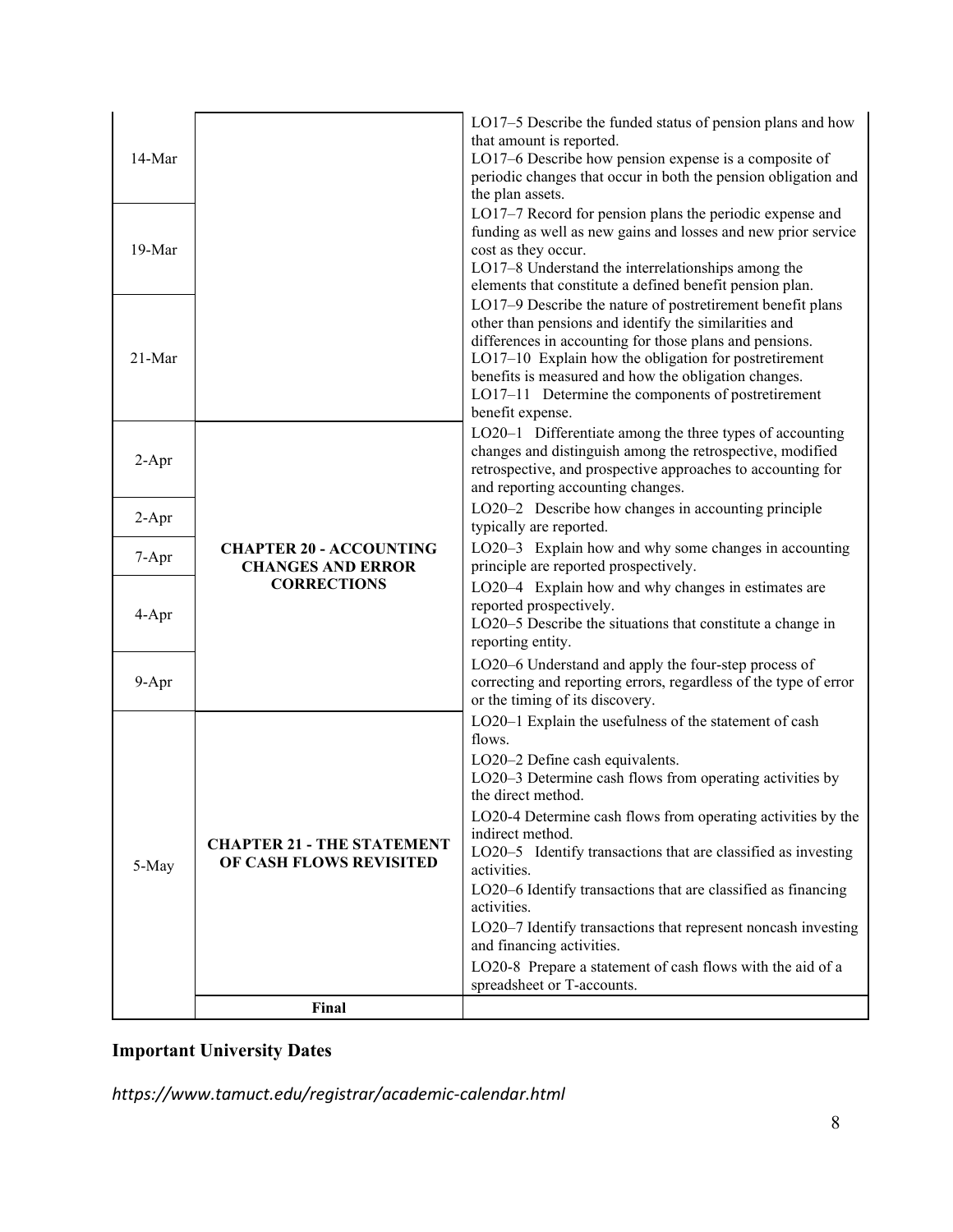#### **Technology Requirements**

This course will use the A&M-Central Texas Instructure Canvas learning management system. **We strongly recommend the latest versions of Chrome or Firefox browsers. Canvas no longer supports any version of Internet Explorer.**

Logon to A&M-Central Texas Canvas [https://tamuct.instructure.com/] or access Canvas through the TAMUCT Online link in myCT [https://tamuct.onecampus.com/]. You will log in through our Microsoft portal.

Username: Your MyCT email address. Password: Your MyCT password

#### **Canvas Support**

Use the Canvas Help link, located at the bottom of the left-hand menu, for issues with Canvas. You can select "Chat with Canvas Support," submit a support request through "Report a Problem," or call the Canvas support line: 1-844-757-0953.

For issues related to course content and requirements, contact your instructor.

#### **Online Proctored Testing**

A&M-Central Texas uses Proctorio for online identity verification and proctored testing. This service is provided at no direct cost to students. If the course requires identity verification or proctored testing, the technology requirements are: Any computer meeting the minimum computing requirements, plus web camera, speaker, and microphone (or headset). Proctorio also requires the Chrome web browser with their custom plug in.

# **Other Technology Support**

For log-in problems, students should contact Help Desk Central, 24 hours a day, 7 days a week

Email: [helpdesk@tamu.edu](mailto:helpdesk@tamu.edu) Phone: (254) 519-5466 [Web Chat:](http://hdc.tamu.edu/) [http://hdc.tamu.edu] *Please let the support technician know you are an A&M-Central Texas student.*

# **UNIVERSITY RESOURCES, PROCEDURES, AND GUIDELINES**

# **Drop Policy**

If you discover that you need to drop this class, you must complete the **Drop Request Dynamic** Form through Warrior Web.

[https://dynamicforms.ngwebsolutions.com/casAuthentication.ashx?InstID=eaed95b9-f2be-45f3 a37d-

46928168bc10&targetUrl=https%3A%2F%2Fdynamicforms.ngwebsolutions.com%2FSubmit% 2FForm%2FStart%2F53b8369e-0502-4f36-be43-f02a4202f612].

Faculty cannot drop students; this is always the responsibility of the student. The Registrar's Office will provide a deadline on the Academic Calendar for which the form must be completed. Once you submit the completed form to the Registrar's Office, you must go into Warrior Web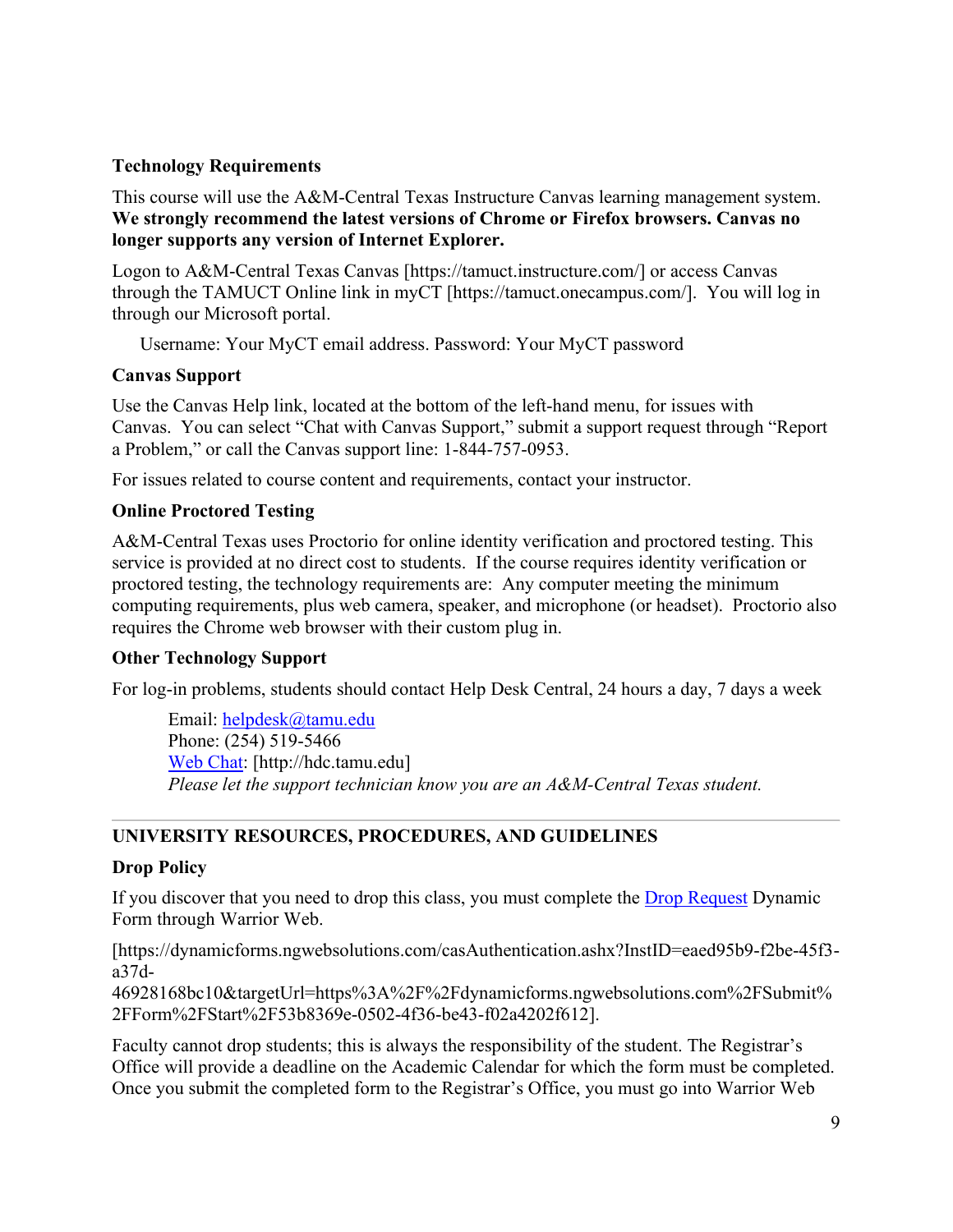and confirm that you are no longer enrolled. If you still show as enrolled, FOLLOW-UP with the Registrar's Office immediately. You are to attend class until the procedure is complete to avoid penalty for absence. Should you miss the drop deadline or fail to follow the procedure, you will receive an F in the course, which may affect your financial aid and/or VA educational benefits.

# **Academic Integrity**

Texas A&M University-Central Texas values the integrity of the academic enterprise and strives for the highest standards of academic conduct. A&M-Central Texas expects its students, faculty, and staff to support the adherence to high standards of personal and scholarly conduct to preserve the honor and integrity of the creative community. Any deviation by students from this expectation may result in a failing grade for the assignment and potentially a failing grade for the course. All academic misconduct concerns will be referred to the Office of Student Conduct. When in doubt on collaboration, citation, or any issue, please contact your instructor before taking a course of action.

For more [information](https://nam04.safelinks.protection.outlook.com/?url=https%3A%2F%2Fwww.tamuct.edu%2Fstudent-affairs%2Fstudent-conduct.html&data=04%7C01%7Clisa.bunkowski%40tamuct.edu%7Ccfb6e486f24745f53e1a08d910055cb2%7C9eed4e3000f744849ff193ad8005acec%7C0%7C0%7C637558437485252160%7CUnknown%7CTWFpbGZsb3d8eyJWIjoiMC4wLjAwMDAiLCJQIjoiV2luMzIiLCJBTiI6Ik1haWwiLCJXVCI6Mn0%3D%7C1000&sdata=yjftDEVHvLX%2FhM%2FcFU0B99krV1RgEWR%2BJ%2BhvtoR6TYk%3D&reserved=0) regarding the Student Conduct process, [https://www.tamuct.edu/studentaffairs/student-conduct.html].

If you know of potential honor violations by other students, you may [submit](https://nam04.safelinks.protection.outlook.com/?url=https%3A%2F%2Fcm.maxient.com%2Freportingform.php%3FTAMUCentralTexas%26layout_id%3D0&data=04%7C01%7Clisa.bunkowski%40tamuct.edu%7Ccfb6e486f24745f53e1a08d910055cb2%7C9eed4e3000f744849ff193ad8005acec%7C0%7C0%7C637558437485262157%7CUnknown%7CTWFpbGZsb3d8eyJWIjoiMC4wLjAwMDAiLCJQIjoiV2luMzIiLCJBTiI6Ik1haWwiLCJXVCI6Mn0%3D%7C1000&sdata=CXGkOa6uPDPX1IMZ87z3aZDq2n91xfHKu4MMS43Ejjk%3D&reserved=0) a report, [https://cm.maxient.com/reportingform.php?TAMUCentralTexas&layout\_id=0].

# **Academic Accommodations**

At Texas A&M University-Central Texas, we value an inclusive learning environment where every student has an equal chance to succeed and has the right to a barrier-free education. The Warrior Center for Student Success, Equity and Inclusion is responsible for ensuring that students with a disability receive equal access to the university's programs, services and activities. If you believe you have a disability requiring reasonable accommodations, please contact the Office of Access and Inclusion, WH-212; or call (254) 501-5836. Any information you provide is private and confidential and will be treated as such.

For more information, please visit our **Access & Inclusion** Canvas page (log-in required) [https://tamuct.instructure.com/courses/717]

# **Important information for Pregnant and/or Parenting Students**

Texas A&M University-Central Texas supports students who are pregnant and/or parenting. In accordance with requirements of Title IX and related guidance from US Department of Education's Office of Civil Rights, the Dean of Student Affairs' Office can assist students who are pregnant and/or parenting in seeking accommodations related to pregnancy and/or parenting. Students should seek out assistance as early in the pregnancy as possible. For more information, please visit [Student Affairs](https://www.tamuct.edu/student-affairs/pregnant-and-parenting-students.html) [https://www.tamuct.edu/student-affairs/pregnant-and-parentingstudents.html]. Students may also contact the institution's Title IX Coordinator. If you would like to read more about these [requirements and guidelines](http://www2.ed.gov/about/offices/list/ocr/docs/pregnancy.pdf) online, please visit the website [http://www2.ed.gov/about/offices/list/ocr/docs/pregnancy.pdf].

Title IX of the Education Amendments Act of 1972 prohibits discrimination on the basis of sex and gender–including pregnancy, parenting, and all related conditions. A&M-Central Texas is able to provide flexible and individualized reasonable accommodation to pregnant and parenting students. All pregnant and parenting students should contact the Associate Dean in the Division of Student Affairs at (254) 501-5909 to seek out assistance. Students may also contact the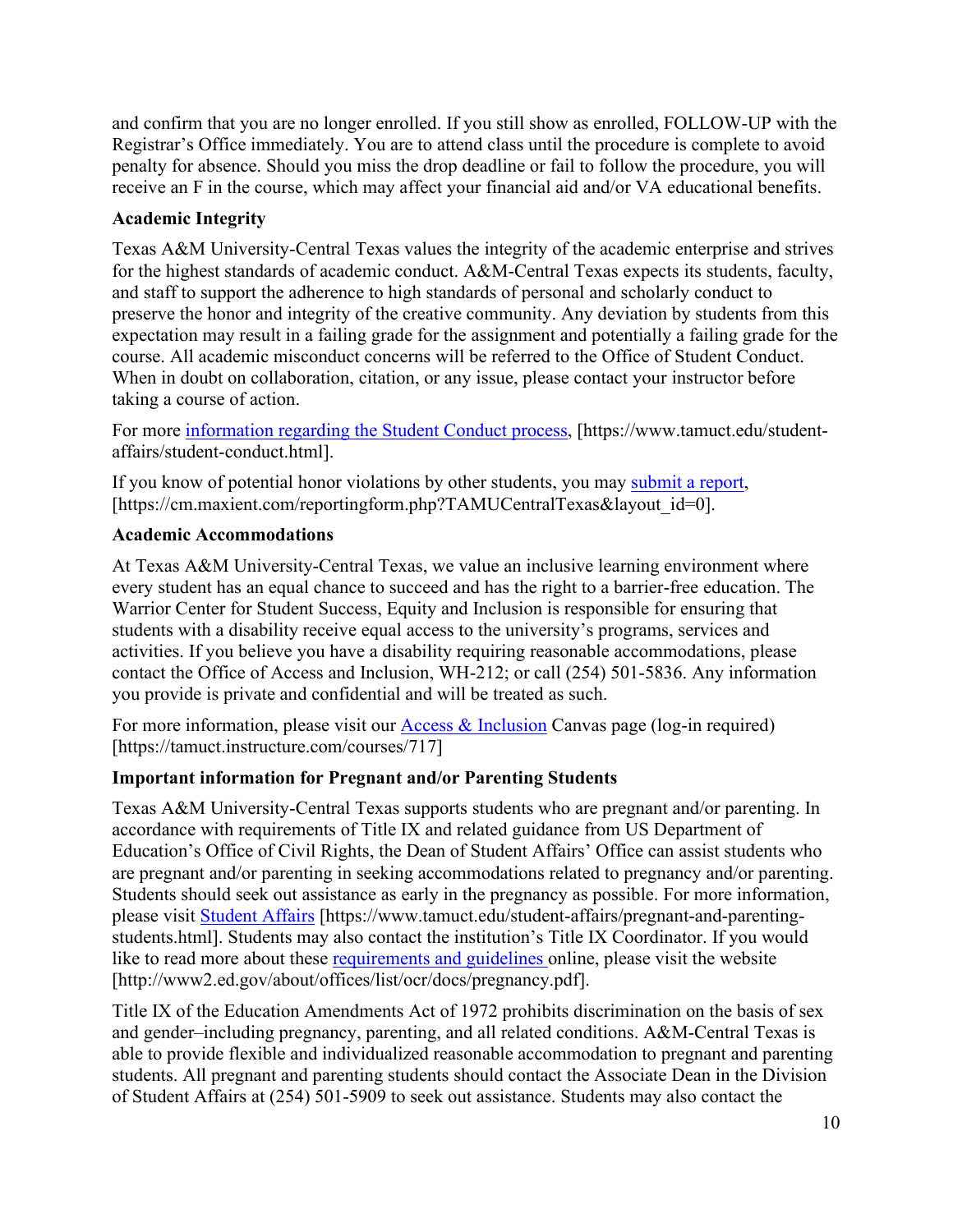University's Title IX Coordinator.

# **Tutoring**

Tutoring is available to all A&M-Central Texas students, both virtually and in-person. Student success coaching is available online upon request.

If you have a question, are interested in becoming a tutor, or in need of success coaching contact the Warrior Center for Student Success, Equity and Inclusion at (254) 501-5836, visit the Warrior Center at 212 Warrior Hall, or by emailing [WarriorCenter@tamuct.edu.](mailto:WarriorCenter@tamuct.edu)

To schedule tutoring sessions and view tutor availability, please visit Tutor [Matching](https://tutormatchingservice.com/TAMUCT) [Services](https://tutormatchingservice.com/TAMUCT) [https://tutormatchingservice.com/TAMUCT] or visit the Tutoring Center in 111 Warrior Hall.

Chat live with a remote tutor 24/7 for almost any subject from on your computer! Tutor.com is an online tutoring platform that enables A&M-Central Texas students to log in and receive online tutoring support at no additional cost. This tool provides tutoring in over 40 subject areas except writing support. Access Tutor.com through Canvas.

# **University Writing Center**

University Writing Center: Located in Warrior Hall 416, the University Writing Center (UWC) at Texas A&M University–Central Texas (A&M–Central Texas) is a free service open to all A&M–Central Texas students. For the Spring 2022 semester, the hours of operation are from 10:00 a.m.-5:00 p.m. Monday thru Thursday in Warrior Hall 416 (with online tutoring available every hour as well) with satellite hours available online only Monday thru Thursday from 6:00- 9:00 p.m. and Saturday 12:00-3:00 p.m.

Tutors are prepared to help writers of all levels and abilities at any stage of the writing process. While tutors will not write, edit, or grade papers, they will assist students in developing more effective composing practices. By providing a practice audience for students' ideas and writing, our tutors highlight the ways in which they read and interpret students' texts, offering guidance and support throughout the various stages of the writing process. In addition, students may work independently in the UWC by checking out a laptop that runs the Microsoft Office suite and connects to WIFI, or by consulting our resources on writing, including all of the relevant style guides. Whether you need help brainstorming ideas, organizing an essay, proofreading, understanding proper citation practices, or just want a quiet place to work, the UWC is here to help!

Students may arrange a one-to-one session with a trained and experienced writing tutor by making an appointment via [WCOnline](https://tamuct.mywconline.com/) [https://tamuct.mywconline.com/]. In addition, you can email Dr. Bruce Bowles Jr. at bruce.bowles  $@$ tamuct.edu if you have any questions about the UWC, need any assistance with scheduling, or would like to schedule a recurring appointment with your favorite tutor by making an appointment via [WCOnline](https://tamuct.mywconline.com/) [https://tamuct.mywconline.com/]. In addition, you can email Dr. Bruce Bowles Jr. at bruce.bowles@tamuct.edu if you have any questions about the UWC, need any assistance with scheduling, or would like to schedule a recurring appointment with your favorite tutor.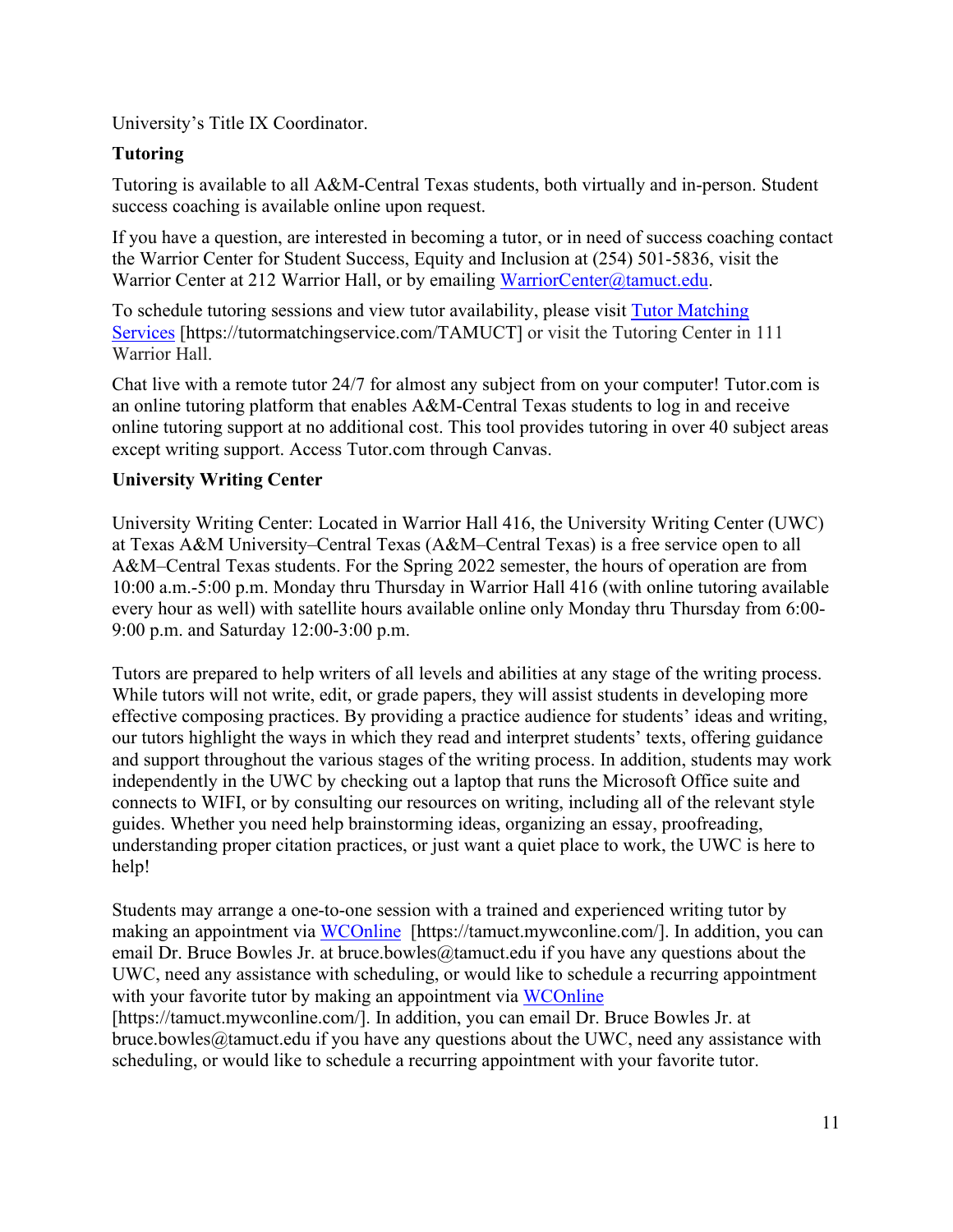# **University Library**

The University Library provides many services in support of research across campus and at a distance. We offer over 200 electronic databases containing approximately 400,000 eBooks and 82,000 journals, in addition to the 96,000 items in our print collection, which can be mailed to students who live more than 50 miles from campus. Research guides for each subject taught at A&M-Central Texas are available through our website to help students navigate these resources. On campus, the library offers technology including cameras, laptops, microphones, webcams, and digital sound recorders.

Research assistance from a librarian is also available 24 hours a day through our online chat service, and at the reference desk when the library is open. Research sessions can be scheduled for more comprehensive assistance, and may take place virtually through WebEx, Microsoft Teams or in-person at the library. Schedule an [appointment](https://nam04.safelinks.protection.outlook.com/?url=https%3A%2F%2Ftamuct.libcal.com%2Fappointments%2F%3Fg%3D6956&data=04%7C01%7Clisa.bunkowski%40tamuct.edu%7Cde2c07d9f5804f09518008d9ab7ba6ff%7C9eed4e3000f744849ff193ad8005acec%7C0%7C0%7C637729369835011558%7CUnknown%7CTWFpbGZsb3d8eyJWIjoiMC4wLjAwMDAiLCJQIjoiV2luMzIiLCJBTiI6Ik1haWwiLCJXVCI6Mn0%3D%7C3000&sdata=KhtjgRSAw9aq%2FoBsB6wyu8b7PSuGN5EGPypzr3Ty2No%3D&reserved=0)

[here](https://nam04.safelinks.protection.outlook.com/?url=https%3A%2F%2Ftamuct.libcal.com%2Fappointments%2F%3Fg%3D6956&data=04%7C01%7Clisa.bunkowski%40tamuct.edu%7Cde2c07d9f5804f09518008d9ab7ba6ff%7C9eed4e3000f744849ff193ad8005acec%7C0%7C0%7C637729369835011558%7CUnknown%7CTWFpbGZsb3d8eyJWIjoiMC4wLjAwMDAiLCJQIjoiV2luMzIiLCJBTiI6Ik1haWwiLCJXVCI6Mn0%3D%7C3000&sdata=KhtjgRSAw9aq%2FoBsB6wyu8b7PSuGN5EGPypzr3Ty2No%3D&reserved=0) [https://tamuct.libcal.com/appointments/?g=6956]. Assistance may cover many topics, including how to find articles in peer-reviewed journals, how to cite resources, and how to piece together research for written assignments.

Our 27,000-square-foot facility on the A&M-Central Texas main campus includes student lounges, private study rooms, group work spaces, computer labs, family areas suitable for all ages, and many other features. Services such as interlibrary loan, TexShare, binding, and laminating are available. The library frequently offers workshops, tours, readings, and other events. For more information, please visit our Library [website](https://nam04.safelinks.protection.outlook.com/?url=https%3A%2F%2Ftamuct.libguides.com%2Findex&data=04%7C01%7Clisa.bunkowski%40tamuct.edu%7C7d8489e8839a4915335f08d916f067f2%7C9eed4e3000f744849ff193ad8005acec%7C0%7C0%7C637566044056484222%7CUnknown%7CTWFpbGZsb3d8eyJWIjoiMC4wLjAwMDAiLCJQIjoiV2luMzIiLCJBTiI6Ik1haWwiLCJXVCI6Mn0%3D%7C1000&sdata=2R755V6rcIyedGrd4Os5rkgn1PvhHKU3kUV1vBKiHFo%3D&reserved=0) [http://tamuct.libguides.com/index].

# **OPTIONAL POLICY STATEMENTS**

# **A Note about Sexual Violence at A&M-Central Texas**

Sexual violence is a serious safety, social justice, and public health issue. The university offers support for anyone struggling with these issues. University faculty are mandated reporters, so if someone discloses that they were sexually assaulted (or a victim of Domestic/Dating Violence or Stalking) while a student at TAMUCT, faculty members are required to inform the Title IX Office. If you want to discuss any of these issues confidentially, you can do so through Student Wellness and Counseling (254-501-5955) located on the second floor of Warrior Hall (207L).

Sexual violence can occur on our campus because predators often feel emboldened, and victims often feel silenced or shamed. It is incumbent on ALL of us to find ways to actively create environments that tell predators we don't agree with their behaviors and tell survivors we will support them. Your actions matter. Don't be a bystander; be an agent of change. For additional information on campus policy and resources visit the [Title IX webpage](https://www.tamuct.edu/compliance/titleix.html) [\[https://www.tamuct.edu/compliance/titleix.html\]](https://www.tamuct.edu/compliance/titleix.html).

# **Behavioral Intervention**

Texas A&M University-Central Texas cares about the safety, health, and well-being of its students, faculty, staff, and community. If you are aware of individuals for whom you have a concern, please make a referral to the Behavioral Intervention Team. Referring your concern shows you care. You can complete the [referral](https://cm.maxient.com/reportingform.php?TAMUCentralTexas&layout_id=2) online

[https://cm.maxient.com/reportingform.php?TAMUCentralTexas&layout\_id=2].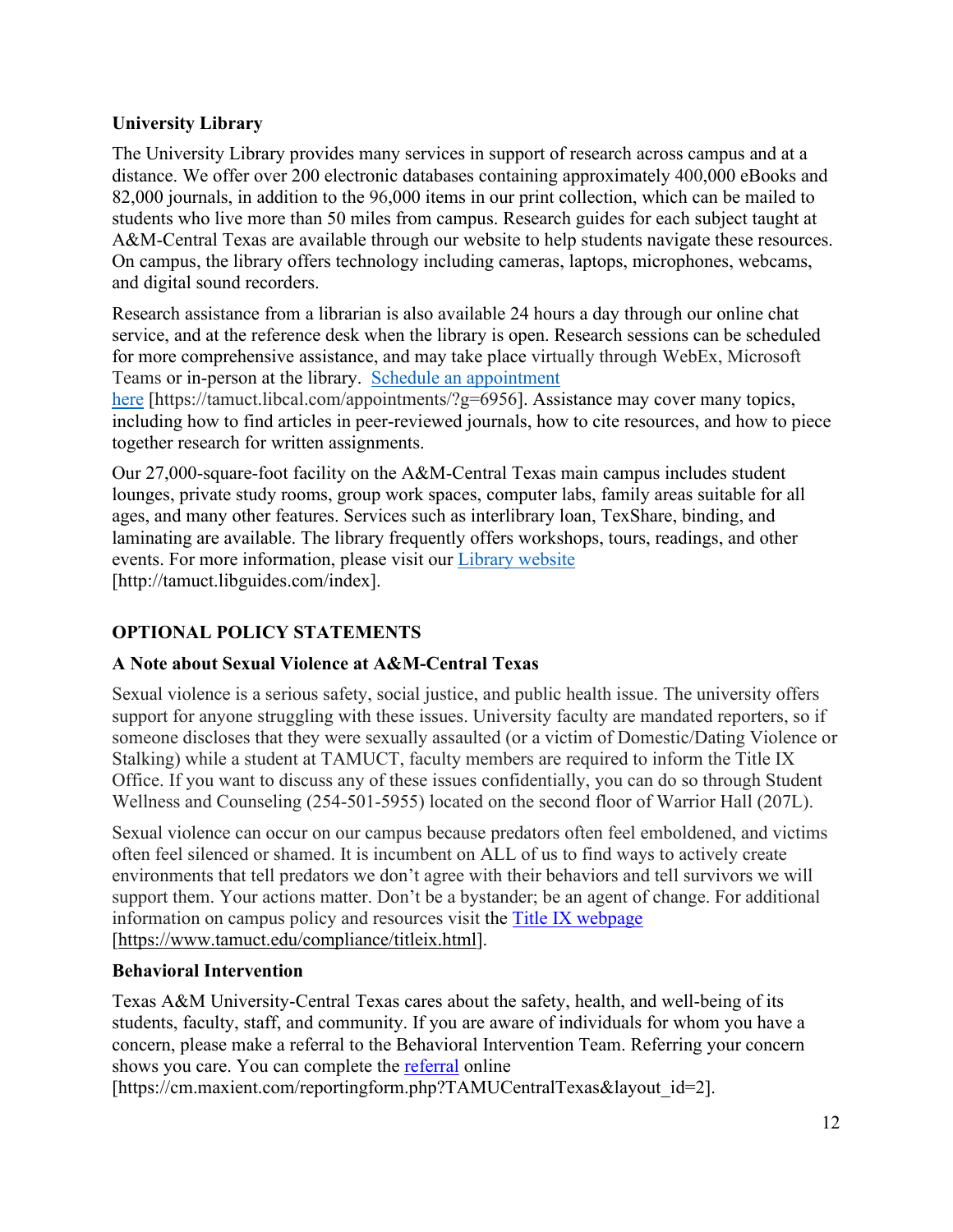Anonymous referrals are accepted. Please see the [Behavioral Intervention Team](https://www.tamuct.edu/bit) website for more information [https://www.tamuct.edu/bit]. If a person's behavior poses an imminent threat to you or another, contact 911 or A&M-Central Texas University Police at 254-501-5805.

# **INSTRUCTOR POLICIES**

Professional level writing and communication are critical skills in the business world. This standard should be displayed in all assignments for this class. All communications, both to the Professor and student colleagues should be kept professional, including Discussion Board postings and email correspondence. For written assignments, all work should be proofread, free of grammatical errors, include proper citations, and be by American Psychological Association (APA) standards.

**NOTE #1:** There are NO EXTRA CREDIT assignments available for this course.

**NOTE #2:** Requests for Incomplete Grades: Incompletes will only be given in emergency or other extreme circumstances. The professor must approve any request for an incomplete grade in this course before the last week of classes. Where possible, requests should be submitted in written form and must include an address and telephone number where you may be contacted throughout the following semester. For a request for an incomplete grade to be considered, at least two-thirds of the coursework has to be completed. Finally, approval of an incomplete is up to the department chair.

**NOTE #3:** Questions concerning one's grade on a particular task (e.g., test, case) This should be resolved within one week after receiving the graded material. There will not be reviewing of previously graded material at the end of the semester.

**NOTE #4**: Late Submissions/Resubmissions You have a period of 7 days each week to complete and submit the weekly assignments. Make sure to plan your time wisely and avoid last minute submissions since no late assignments will be accepted. All assignments must be turned in by the due date unless an extension has been granted. EXTENSIONS ON ASSIGNMENTS WILL BE CONSIDERED ONLY IF THEY ARE REQUESTED AT LEAST 48 HOURS BEFORE THE DUE DATE OF THE ASSIGNMENT UNDER QUESTION. After the fact, extensions will not be granted, so if you are sick and you know you will not be able to take a test or submit an assignment on the set due date, make sure to contact me at least 48 hours in advance.

**NOTE #5:** Changes to Syllabus A syllabus serves as an instructional and study planning document for both faculty and students. Although every effort will be taken to complete the semester according to the syllabus, it may become necessary to make specific changes to facilitate the academic environment better. In such an event, changes will be notified via an announcement in the course. Changes may be made within the last two weeks of the semester only in exceptional circumstances.

# **Copyright Notice.**

Students should assume that all course material is copyrighted by the respective author(s).